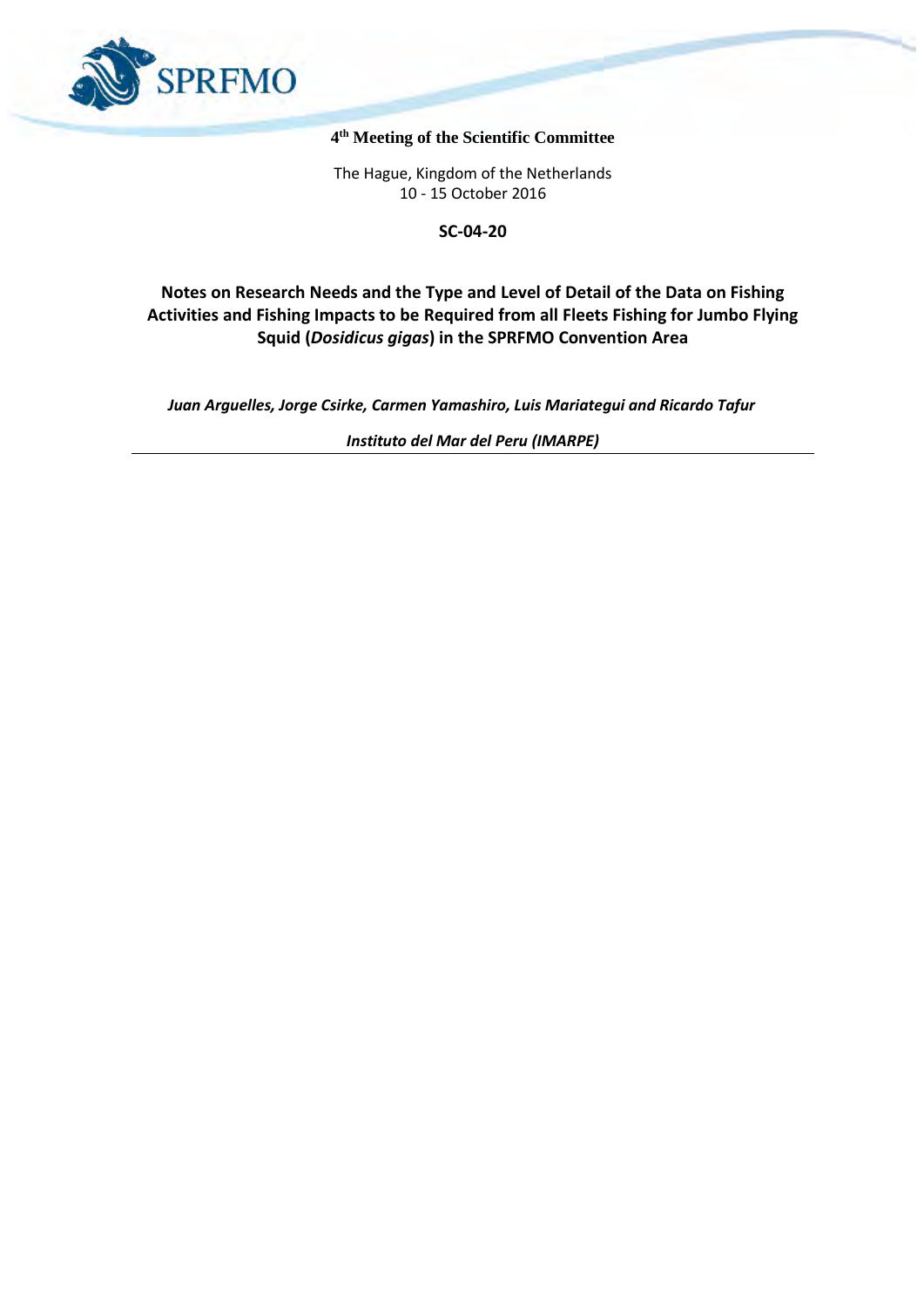

# Notes on Research Needs and the Type and Level of Detail of the Data on Fishing Activities and Fishing Impacts to be **Required from all Fleets Fishing for Jumbo Flying Squid (***Dosidicus gigas***) in the SPRFMO Convention Area**

**by**

**Juan Arguelles, Jorge Csirke, Carmen Yamashiro, Luis Mariategui and Ricardo Tafur Instituto del Mar del Peru (IMARPE), Callao, Peru**

#### **SUMMARY**

The few partial assessments of the stock(s) of jumbo flying squid (*Dosidicus gigas*) in the Southeast Pacific available suggest that although catches are fairly high and increasing, the stock or stocks are in a healthy situation and there might even be some room for a further increase in catches as long as current conditions favorable for jumbo flying squid will persist. However, past experiences indicate that this may change on short notice and that timely actions may be required in light of the high fishing capacity deployed and the high variability in abundance typical of squids and other short-lived species. Therefore, the SPRFMO should not wait for the stock or stocks to be in critical condition or have their sustainable use being hampered to implement adequate databases and develop and start applying appropriate stock assessment and fishery monitoring tools and procedures, which would facilitate the provision of timely advice and the eventual adoption of the management measures that may be deemed necessary to ensure the conservation and sustainability of this important fishery resource. The medium and long term research priorities identified in the SC Research Programme 2013 adopted by the Scientific Committee (SC) at its first meeting in La Jolla, U.S.A., 21-27 October 2013, should serve as a basis for defining the type and level of detail of the jumbo flying squid data that fishing parties may be required to provide to the SPRFMO Secretariat on a regular basis for regular reporting, monitoring and stock assessment purposes. To a great extent the level of detail of the required data is already defined in the existing templates for reporting on the catch per tow for trawlers and per drift set for jiggers, which includes full details of the vessel and gears used, the location and duration of each tow or drift set, the target species and the live weight of each species in the total catch, per tow or drift set. Once available, this data can be easily processed by the Secretariat to provide daily, weekly, monthly, seasonal and/or yearly summaries for using as input for the selected stock assessment method(s). In addition, some of the stock assessment methods to be applied would require biological data, such as length-frequency distributions, weight at length, sex composition and sexual maturity, which may need to be collected by onboard observers covering the whole fleet and catches of jumbo flying squid, either directly or through a proper sampling scheme. A recommendation is therefore made to use the templates already available to enforce the reporting on the fishing activities of trawlers and jiggers participating in the jumbo flying squid fishery in the Convention area; invite parties to provide the same type of templates for their past fishing activities, if available; and plan for the sooner implementation in the jumbo squid fishery of an Observer Programme similar to the one already existing for vessels participating in the fishery.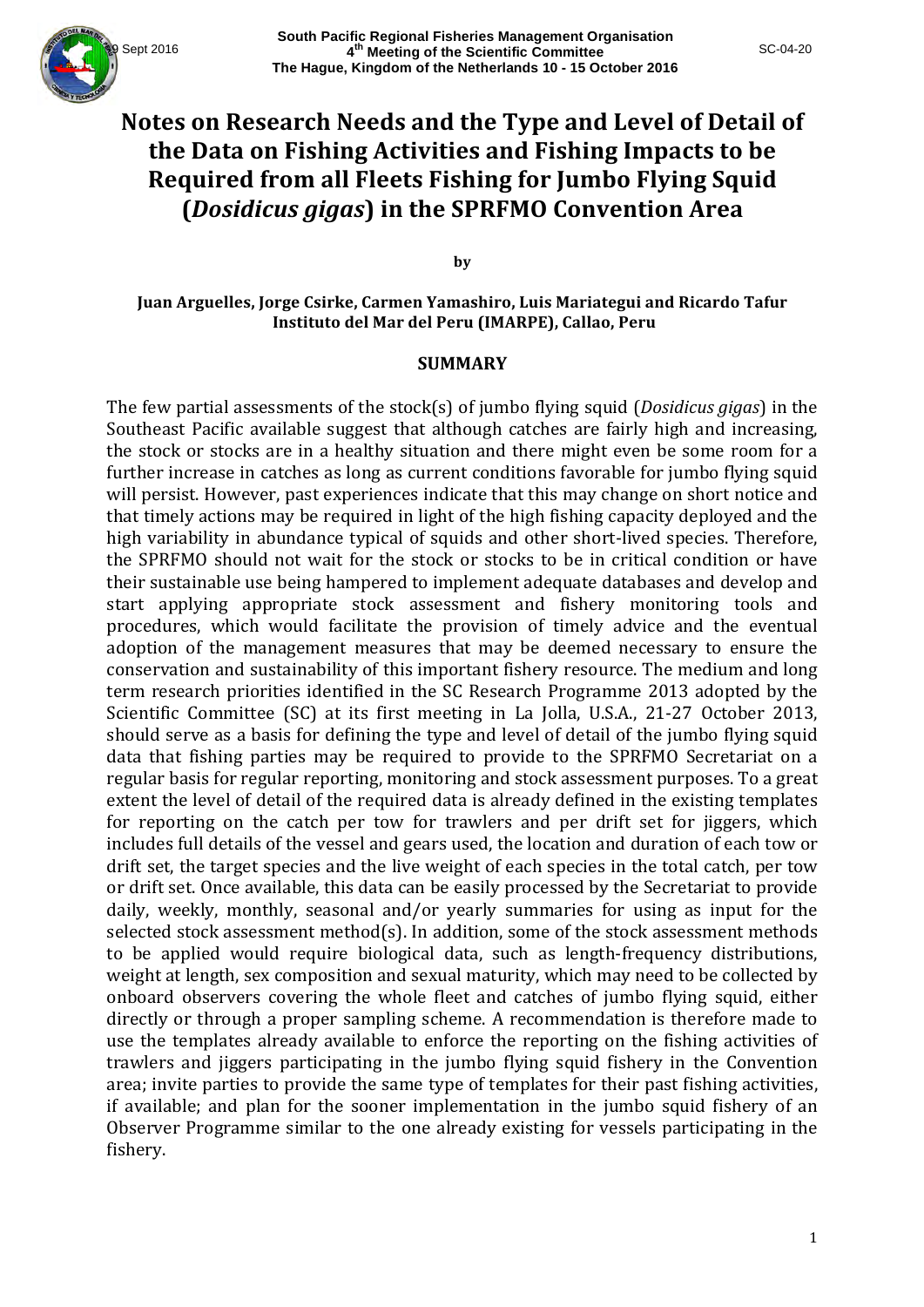#### 1. **INTRODUCTION**

This report is presented in partial fulfillment of one of the tasks in the Scientific Committee Work Plan for 2016 adopted by the  $4<sup>th</sup>$  meeting of the Commission of the South Pacific Regional Fisheries Management Organisation (SPRFMO), held in Valdivia, Chile, 22-29 January 2016, which invites Peru and others to provide papers to guide the consideration by the Scientific Committee (SC) of the issue of the level of detail required for the data on fishing activities and the impacts of fishing to be provided to the SPRFMO Secretariat to facilitate effective stock assessment of the jumbo flying squid (*Dosidicus gigas*). 

On this we would like to note that it is generally agreed that all those fishing for jumbo flying squid in the SPRFMO Convention area should comply with SPRFMO Conservation and Management Measure on Standards for the Collection, Reporting, Verification and Exchange of Data (CMM 3.02), including those sections that apply to the provision of data for stock assessment and monitoring of the jumbo flying squid fishery. However, there have been delays in the implementation of substantial parts of CMM 3.02 in the jumbo flying squid fishery pending some questionings and requests for clarification regarding paragraph  $1(e)$  in CMM 3.02 on what would be the "sufficient detail" of the data to be provided to the SPRFMO Secretariat to facilitate the effective stock assessment of jumbo flying squid. It is expected that with this and other contributions the upcoming  $4<sup>th</sup>$ meeting of the Scientific Committee (SC-04) would be able to clarify this issue and provide unequivocal guidance on the minimum and desirable requirements for the jumbo flying squid data to be provided to the SPRFMO Secretariat in compliance with paragraph 1(e) and other relevant sections of CMM 3.02.

# **1.1.** The jumbo flying squid fishery

Jumbo flying squid (*Dosidicus gigas*) is the largest and most abundant Ommastrephidae in the Eastern Pacific and sustains important coastal and high seas fisheries in the Southeast Pacific (FAO Area 87), concerning both the eastern part of the SPRFMO Convention area

and the jurisdictional waters of the coastal States in the area, particularly Peru and Chile where important coastal fisheries for this species have developed in recent years.

Some exploratory fishing for jumbo flying squid was carried out in the high seas of the Southeast Pacific in the mid-1980s by Japan. Commercial fishing operations for this species only started in the 1990s, mostly within Peruvian jurisdictional waters. There was a first period of high catches that peaked at 294,000 t in 1994 and after a brief low period total catches of





jumbo flying squid have increased steadily, mainly within jurisdictional waters but also in the high seas (Figure 1). The total catch of jumbo flying squid in the whole Southeast Pacific reached a record high of  $1,078,000$  tonnes (t) in 2014. Most of it  $(68%)$  was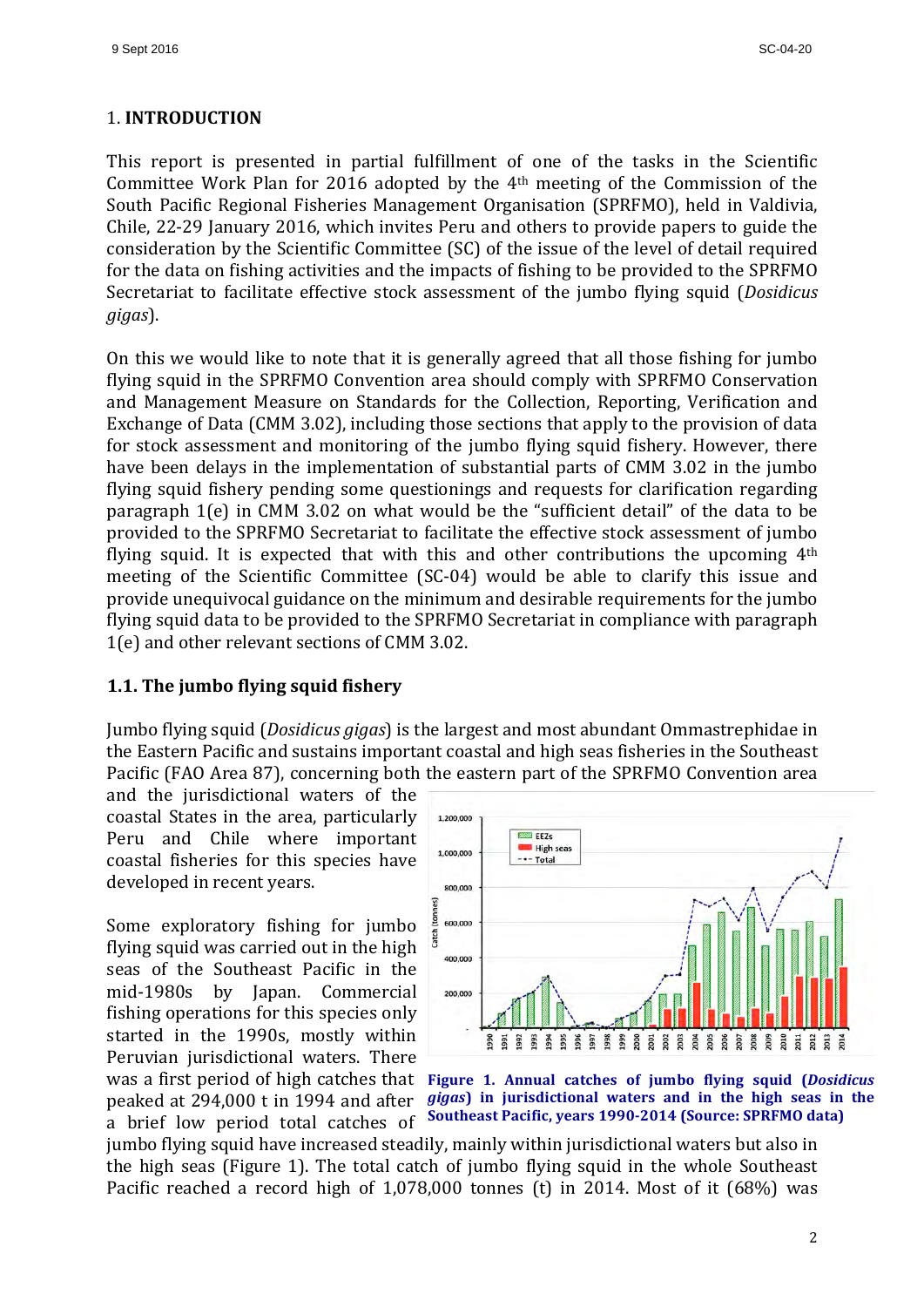caught within the jurisdictional waters of Peru and Chile by their own local, mostly artisanal fleets. However, the total amount and share of jumbo flying squid being caught in the adjacent high seas within the area of application of the SPRFMO Convention has been rising steadily, from  $61,000$  t  $(10\%)$  in 2007 to 346,000 t  $(32\%)$  in 2014.

#### **2. NEED FOR MONITORING AND ASSESSMENT**

The main exploited transboundary species of concern when the Convention on the Conservation and Management of High Seas Fishery Resources in the South Pacific Ocean was adopted and the SPRFMO was established were jack mackerel (*Trachurus murphyi*) in the eastern South Pacific and orange roughy (*Hoplostethus atlanticus*) and other deepwater species in the western South Pacific. The stocks of these species were assessed as being in critical situation when the consultation process that lead to the adoption of the Convention and the establishment of the SPRFMO initiated in 2006, and rightly so this motivated the application of restrictive fisheries management measures addressing the situation of jack mackerel and deepwater species as a matter of outmost priority upon the adoption of the Convention in 2010.

For several years after the inception of the SPRFMO, it was jack mackerel the species that sustained the most important fishery and has produced the highest catches in the eastern part of the SPRFMO Convention area, but in recent years jumbo flying squid has been taking over. While catches of jack mackerel have been decreasing consistently, mostly due to its reduced abundance and the stringent fisheries management regulations being imposed, total catches of jumbo flying squid have been on the rise. The total catch of jack mackerel and its percentage contribution to the total catch in the eastern part of the SPRFMO Convention area have declined dramatically, from a maximum of 927,000 t  $(85%)$  in 2008 to  $68,000$  t  $(16%)$  in 2014. While in the same period the total catch of jumbo flying squid and its percentage contribution to the total catch in the same area has increased from 111,000 t  $(10\%)$  in 2008 to 346,000 t  $(83\%)$  in 2014 (Figures 2 and 3), leaving no doubts on the current and future importance of this fishery in the context of the SPRFMO.

The few partial assessments of the stock(s) of jumbo flying squid in the Southeast Pacific that were presented during the  $4<sup>th</sup>$  meeting of the Scientific Committee (SC-04) in 2015 suggest that although catches are fairly high and increasing, the stock or stocks are in a







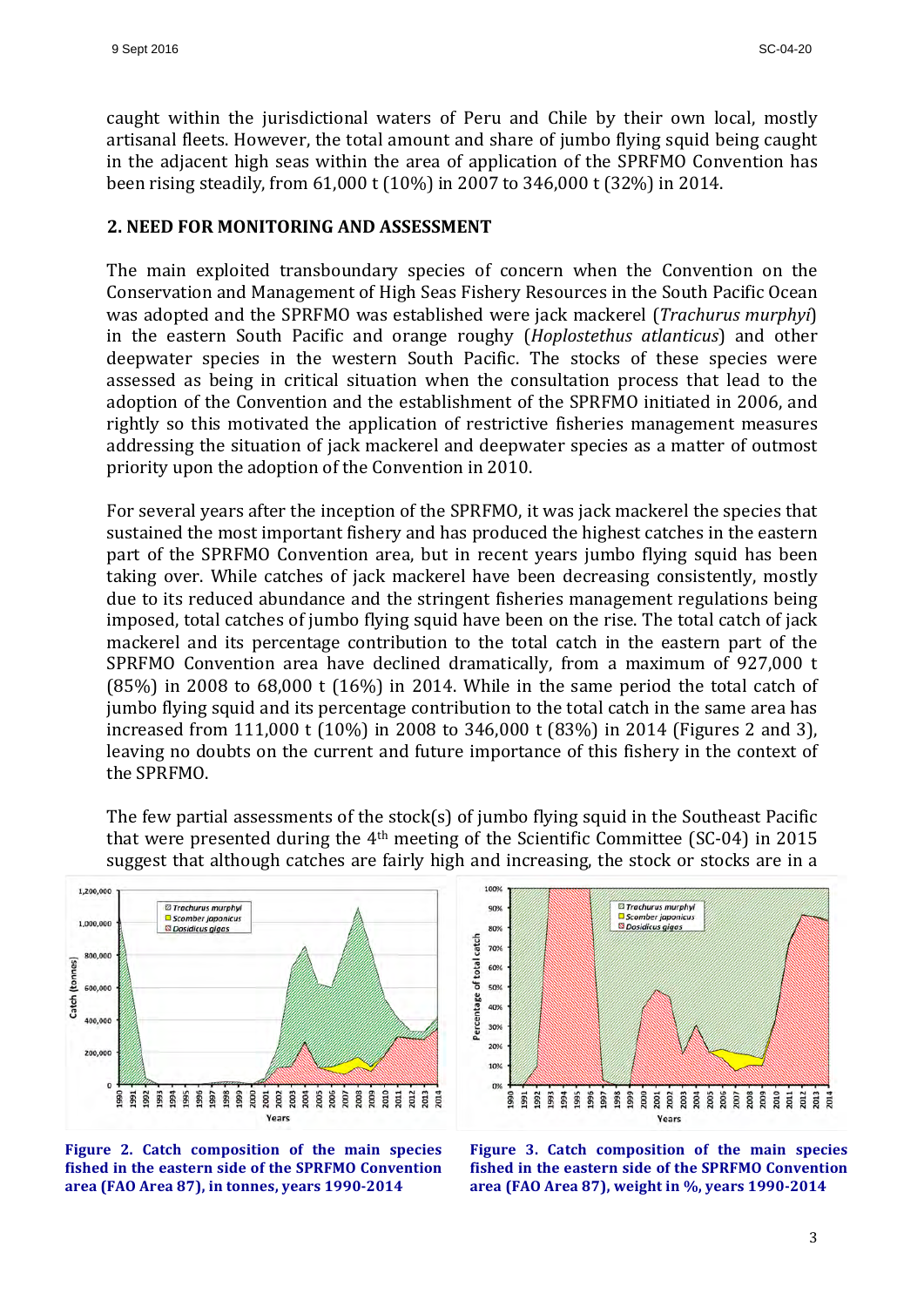healthy situation and there might even be some room for a further increase in catches as long as the current environmental conditions that seem to be favorable for jumbo flying squid will persist. From this some may conclude that for the time being there would not be much need or support for the adoption of fisheries management measures to regulate the jumbo flying squid fishery in the Convention area. However, one may argue that as stated in its Article 2, the one main objective of the SPRFMO Convention is to *"through the application of the precautionary approach* [...] *ensure the long-term conservation and* sustainable use of fishery resources". Moreover, it should not be given for granted that the favorable conditions for jumbo flying squid that we have been observing in the last few years will last forever and some preparedness to deal with more critical conditions of reduced abundance and fishing constrains should be built within the SPRFMO.

Therefore, the SPRFMO should not wait for the stock or stocks (of jumbo flying squid in this case) to be in critical condition or to have their sustainable use hampered to implement an adequate database and develop and start applying appropriate stock assessment and fishery monitoring tools and procedures. Which would facilitate the timely advice and eventual adoption of the management measures that may be deemed necessary to ensure the conservation and sustainability of this important fishery resource, shall there be a change in the current favorable conditions for jumbo flying squid. This is of primary importance, especially considering that jumbo flying squid is now sustaining important fisheries both in the Convention area and in the jurisdictional waters of coastal member States such as Peru, Chile, and to some extent, also Ecuador. Where there are now well-established local fisheries, mostly operating with artisanal or small-scale boats that involve the participation of large numbers of local fishermen that depend heavily for their wellbeing on the conservation and sustainability of the jumbo flying squid  $stock(s)$  in the Southeast Pacific.

#### **3. RESEARCH PRIORITIES**

To define the type and level of detail of the jumbo flying squid data that parties may be required to provide to the SPRFMO Secretariat on a regular basis we may wish to recall the SPRFMO medium and long term research priorities for jumbo flying squid identified in the Draft Research Programme prepared during the  $11<sup>th</sup>$  meeting of the Science Working Group (SWG-11) of the SPRFMO held in Lima, Peru, 15-19 October 2012, and in its update adopted by the  $1<sup>st</sup>$  meeting of the Scientific Committee (SC-01) held in La Jolla, U.S.A., 21-27 October 2013, which was published as the SC Research Programme 2013 in Annex 6 of its final report. In addition, we may also wish to consider the short term priorities regarding jumbo flying squid research that were agreed by the  $3<sup>rd</sup>$  meeting of the Scientific Committee (SC-03) held in Port Vila, Vanuatu, 28 September – 3 October 2015. 

The Research Programme 2013 in Annex 6 of the SC-01 report highlights main medium and long term research priorities for the SPRFMO and with regards to jumbo flying squid it already addressed some of the key data requirements and provided some indications of the desired spatial and/or temporal resolution level or level of detail of some of this data. However, the SC-02 meeting in 2014 didn't pay much attention to squids, but this oversight was somehow corrected during the SC-03 meeting in 2015. Where more time and attention was devoted to jumbo flying squid, as attested by the seven technical reports with information relevant to jumbo flying squid that were tabled and discussed during the meeting and the extent and intent of the conclusions and recommendations in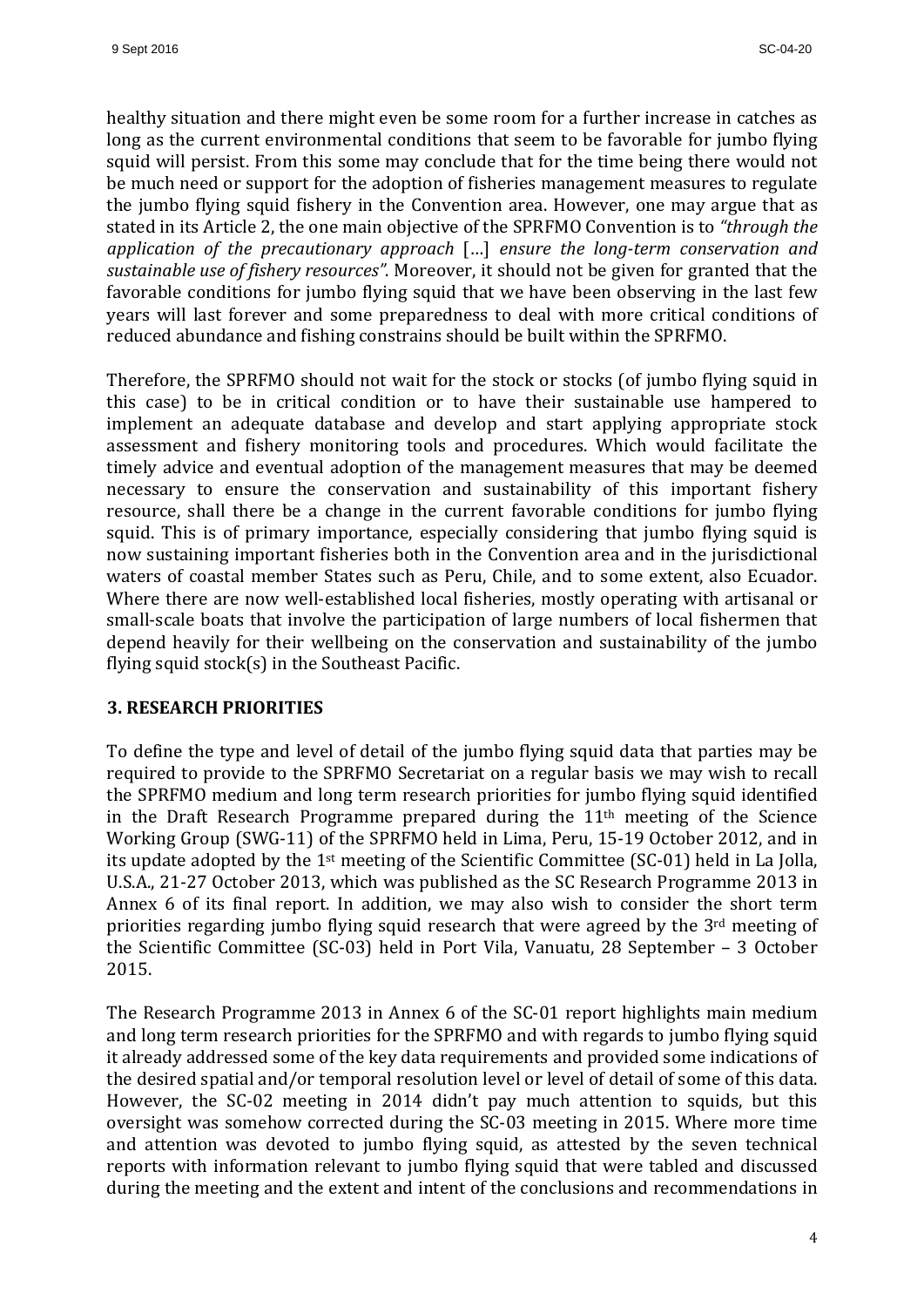the SC-03 meeting report. The SC-03 meeting also examined the medium and long-term priorities in its 2013 Research Programme and identified the following four short-term priorities regarding its future research work on squids:

- (a) To promote research on the effects that the depletion by fishing of potential predators of the different life-history stages of jumbo flying squid may have in favoring the growth and expansion of jumbo flying squid.
- (b) To promote research on the population structure and the presence and distribution of strains, groups or population subunits of jumbo flying squid and their migration routes and intermix patterns throughout the Southeast Pacific.
- (c) To promote research on the reproductive process and the effect of environmental factors in determining the timing and the location and extension of spawning areas.
- (d) To promote or undertake research to obtain early estimations of recruitment and timely assessment of escapement.

It was and it is still is hoped that by highlighting these four short-term priorities the SC-03 will contribute to mobilize more substantive work on jumbo flying squid. However, it is also noted that in listing the above short-term priorities the SC-03 failed to specify or elaborate further on the type, coverage and resolution level or level of detail of the data required to fulfill these priorities and to ensure compliance with CMM 3.02.

It is also noted that except for part of priority (d) above regarding the undertaking of research to obtain early estimations of recruitment and timely assessment of escapement, most of these short-term priorities refer to, or call for research efforts to be undertaken by the parties, possibly with the encouragement and some guidance from the SPRFMO or its Scientific Committee but not necessarily under the direct responsibility, supervision or leadership of the SPRFMO (through its Secretariat or its Scientific Committee). 

Nevertheless, in a clear reference to the requirements in CMM 3.02 the Scientific Committee included in its SC-03 meeting report some specific recommendations for the Commission to:

- (i) Implement monitoring and reporting procedures on jumbo flying squid research and fishing activities in the Convention area; and,
- (ii) Engage in the development of science and management tools that will contribute to ensure the long-term sustainability of the jumbo flying squid stock and fisheries.

It was expected that if adopted, these recommendations would have contributed to the full implementation of CMM 3.02 with respect to jumbo flying squid. But unfortunately these recommendations bounced back with the request from the  $4<sup>th</sup>$  meeting of the Commission for the SC to consider and advise on the level of detail for the data on jumbo flying squid to be required in relation to CMM 3.02 paragraph  $1(e)$ . Therefore, the full implementation of CMM 3.02 with regards to jumbo flying squid still lags behind pending the unraveling of the issue of the level of detail of the data to be provided to the Secretariat in compliance with this CMM.

However, as pointed above, it is our view that further delays in the implementation of proper reporting and monitoring procedures for the jumbo flying squid stock(s) and fisheries in the Convention area should not be acceptable, and in our intent to assist the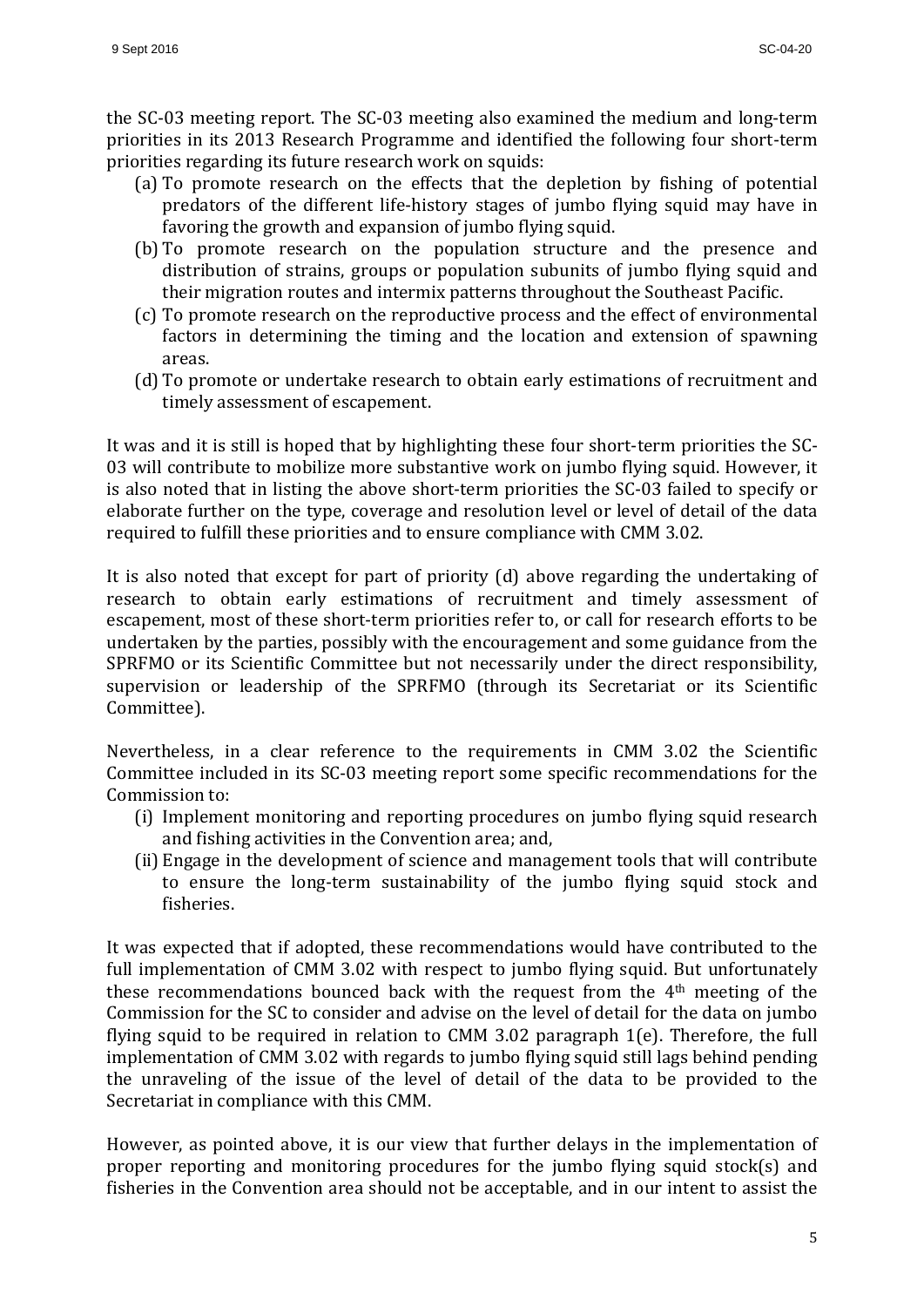SC-04 in tackling this issue in the best proper manner we are providing below some notes on the desirable and the minimum spatial and temporal resolution (level of detail) of the data from the jumbo flying squid fishery in the Convention area that should be provided regularly to the SPRFMO Secretariat in compliance with CMM 3.02.

# **4. DATA REQUIREMENTS**

In considering the various research priorities we will first build on the tasks to be developed already identified by the SC in its Research Programme 2013, selecting and trying to specify and/or expand whenever needed on what is already there in relation to the data that would be required for the Secretariat and/or the Scientific Committee to implement its reporting, monitoring and assessment duties with regards to jumbo flying squid. This will be then complemented with a brief review of the main stock assessment methods applicable to squids that might be worth considering for future use by the Scientific Committee and which would justify the early establishment of appropriate databases. 

#### **4.1 Data requirements for fisheries monitoring and reporting by the Secretariat**

The SPRFMO Secretariat should be able to monitor and report on the progress of all squid directed fishing activities and all directed and incidental catches of jumbo flying squid (*D.*) *gigas*) in the Convention area, with the possibility of registering and also reporting on the incidence of other species of squid signaled as of potential interest within the SPRFMO Convention area, such as purple-back flying squid (*Sthenoteuthis oualaniensis*) and neon flying squid (*Ommastrephes bartrami*). Therefore, all parties fishing for jumbo flying squid in the Convention area should collect and provide to the Secretariat general catch and effort data and biological data at the level of detail indicated below:

- **Catch data** this should be provided for the entire fleet as live weight in tonnes by species, fishing area grouped by FAO area and by type of sea (high sea or EEZ) and type of fleet or fishing gear used, by month and by calendar year. The monthly squid catch data should be submitted following similar procedures and using a similar data submission template as the one currently used for reporting the *Trachurus murphyi* monthly catch data (ref.: template "CMM 2.01; Monthly Report (CJM) 2014\_v3.docx"), which would require only slight modifications to be usable for *Dosidicus gigas*. The squid catch data by calendar year is already being submitted by all parties concerned through the existing template (ref.: template "Annual-Catch-Data-Template-*Direct.xls"*) that covers the annual catch data for all species.
- **Fishing effort or fishing activity data -** this should be provided for the entire fleet at the level of detail of each individual tow (for trawl) or drift set (for jigging) using the existing trawl and squid jigging fishing activity templates (ref.: templates *"FishingactivitytemplateTrawl-Rev4-Direct.xls"*  & *"FishingactivitytemplateSquidJigging-Rev4- Direct.xls*"), where for each tow or drift set the reporting party clearly identifies the vessel by name, call sign, IMO number, etc., followed by information on the starting date and time, starting position, ending position and total duration of the individual tow or drift set, the intended target species, details on the crew, fishing gear, auxiliary equipment, observations of marine mammals, seabirds and reptiles, and total catch as live weight and species composition of the catch retained and discarded. The Secretariat will process this detailed data to produce accumulated monthly and yearly reports on catch totals and by species and of total fishing effort or fishing activities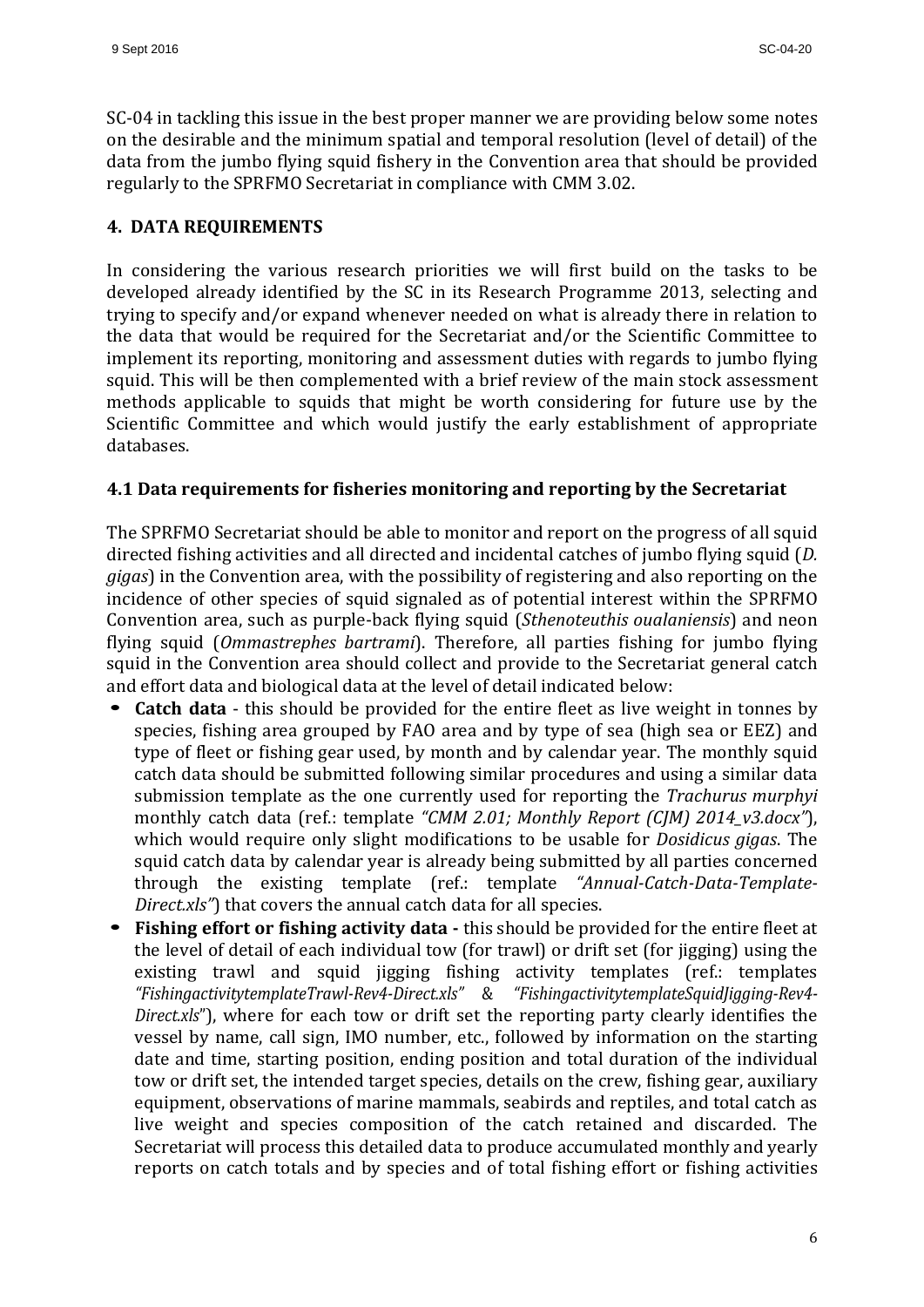(e.g. as number of vessels-days) by participating party and fleet or gear type. As explained below, more detailed higher resolution information could be derived from the same data sets for the purposes of stock assessment and monitoring by the Scientific Committee. And any confidentiality concerns arising from the refined level of detail (e.g. in the case of individual boats operating to far apart from the rest of the fleet for protracted periods of time) could be addressed with the Secretariat to proceed with some ad-hoc lumping of the data when preparing summary reports.

• **Biological data** – provisions should be made to allow for the proper identification and recording onboard the entire fleet of the species composition (live weight in kg.) of the catch retained and discarded per tow or drift set, as well as for recording the presence/absence of marine mammals, seabirds and reptiles. As explained below, additional information and data would be required for the purposes of stock assessment and monitoring by the Scientific Committee.

### **4.2 Data requirements for stock assessment and monitoring by the Scientific Committee**

Besides the data to be provided to the SPRFMO Secretariat for its regular monitoring and monthly and yearly reporting, it is anticipated that the Scientific Committee would require more detailed higher resolution data which in some cases could be fulfilled through the existing templates mentioned above, but in other cases may require the use of additional or modified templates and the presence of onboard observers. These requirements of additional data are intended to satisfy scientific research needs to allow the Scientific Committee to regularly assess and monitor the potential and state of exploitation of the jumbo flying squid stock or stocks, and thus provide appropriate and timely advice to the Commission of the SPRFMO on possible fisheries management options if/as needed.

Satisfying these research needs requires improving understanding of the biology and population dynamics of jumbo flying squid (*D. gigas*) as a matter of first priority (...to be extended to the other two squid species if/as feasible). This should include improving information and estimates on age and growth, mortality, migrations (e.g.: daily, seasonal, reproductive), sexual development and reproduction, spawning areas and timing, recruitment success and abundance, trophic interactions and stock structure and distribution. In addition, the SPRFMO squid databases should provide the foundations for the application of adequate stock assessment methods.

The type and level of detail of the data for stock assessment and monitoring may vary according to the method or methods to be used, ...and its readily availability can also determine which methods could be used. Any limitation on the time and space coverage of the data or on its level of detail would limit the type, relevance and precision of the stock assessment methods which could be applied, and it is clear that in the case of the jumbo flying squid all efforts should be made to maintain these options as open as possible without causing an excessive burden at the data collection end onboard fishing vessels. 

Table 1 provides a brief summary of the type, level of detail and coverage of the fishery dependent data that would be required to facilitate the application of selected methods in the monitoring and assessment of the state of exploitation of jumbo flying squid (*Dosidicus gigas*) by the Scientific Committee of the SPRFMO. Only methods that provide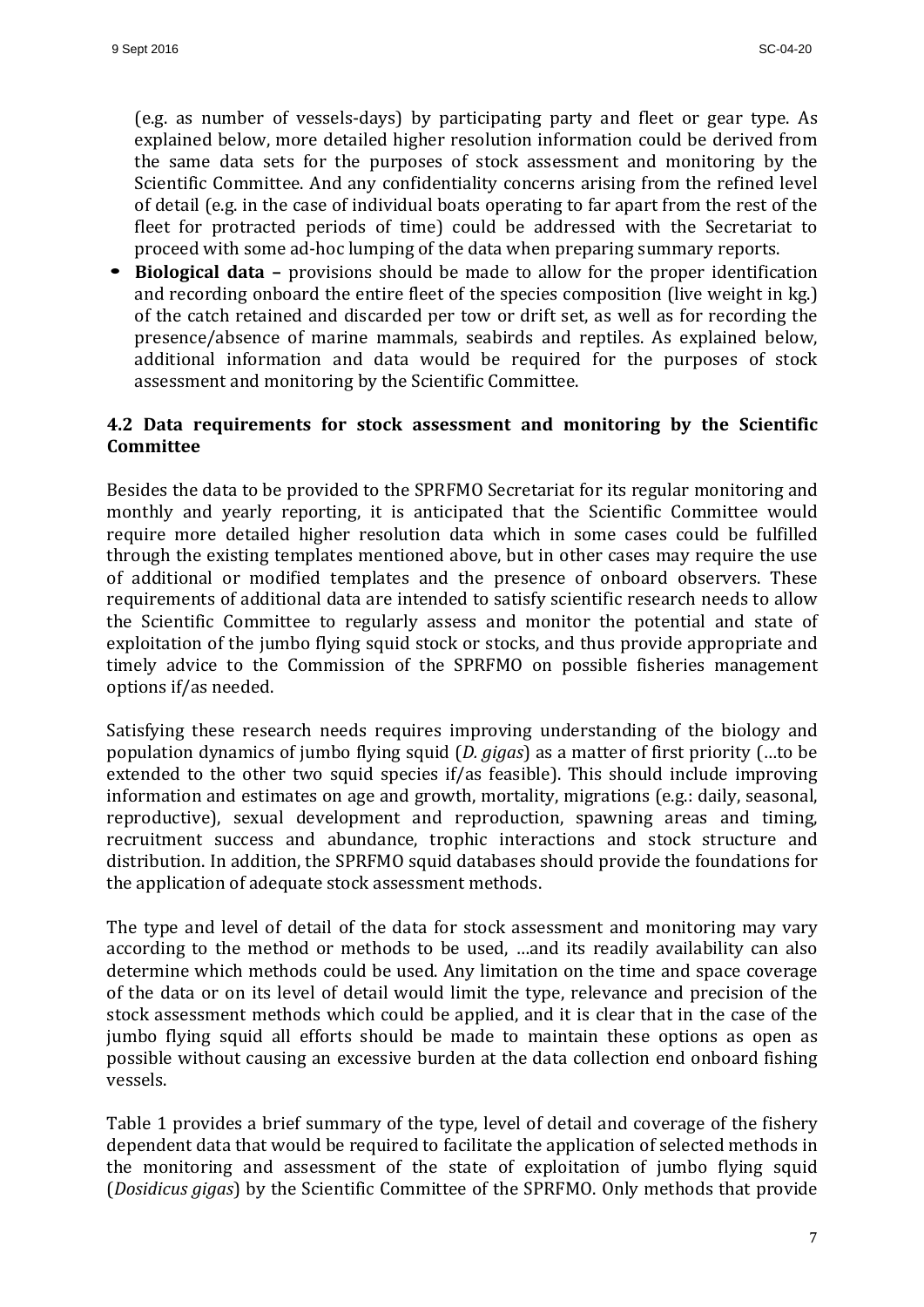stock abundance and yield estimates relying mostly or entirely on the use of fisheries dependent data are being considered here. Therefore, stock research and assessment methods that rely on data or experimental work onboard research vessels or dedicated fishing vessels such as the acoustics and catch tag and release methods are not considered here.

To a great extent it is encouraging to note that all the data on catch, fishing activity or fishing effort and derived abundance indexes (CPUE) that can be required for any of the methods listed in Table 1 can be extracted with the required level of detail from the templates already available and being used or already agreed that should be used for the fisheries monitoring and reporting by the Secretariat. Their use would just need to be enforced and the data be processed differently by the Secretariat to ensure the more refined resolution level or level of detailed required for stock assessment purposes.

The existing trawl and squid jigging fishing activity templates (ref.: templates *"FishingactivitytemplateTrawl-Rev4-Direct.xls"*  and *"FishingactivitytemplateSquidJigging-Rev4-Direct.xls*") would provide once enforced all the required data on catch per tow (for trawlers) or drift set (for jiggers) for the entire fleet. Including full details of the vessel and gears used, location and duration of each tow or drift set and target and captured species, which can be processed to provide daily, weekly, monthly, seasonal or yearly summaries for inputting into the selected stock assessment method(s).

In addition, some of the proposed methods would require biological data which in most cases needs to be gathered by onboard observers covering the whole fleet and catches, either directly or through a proper sampling scheme. The biological data to be collected from the fishery on a daily basis, to be weighted to the daily catch and processed or reported on a weekly and monthly basis are:

- (a) length-frequency distribution of catches, measured as dorsal mantle length (DML) to the nearest cm below,
- (b) weight at length (in g and cm) of specimens caught, to calculate length-weight relationships,
- (c) sex composition in the catch  $(M, F, immature)$ ,
- (d) maturity stages by sex.

# **5. RECOMMENDATIONS**

It is therefore recommended that the use of the templates already available for reporting on fishing activities of trawlers and of jiggers participating in the jumbo flying squid fishery in the Convention area be enforced from now on. And also, that given the importance it may have for the assessments, members be invited to provide the same type of templates for their past fishing activities, if available. In addition, it is recommended that an Observer Programme similar to the one already implemented for those vessels participating in the jack mackerel fishery be implemented for the jumbo flying squid.